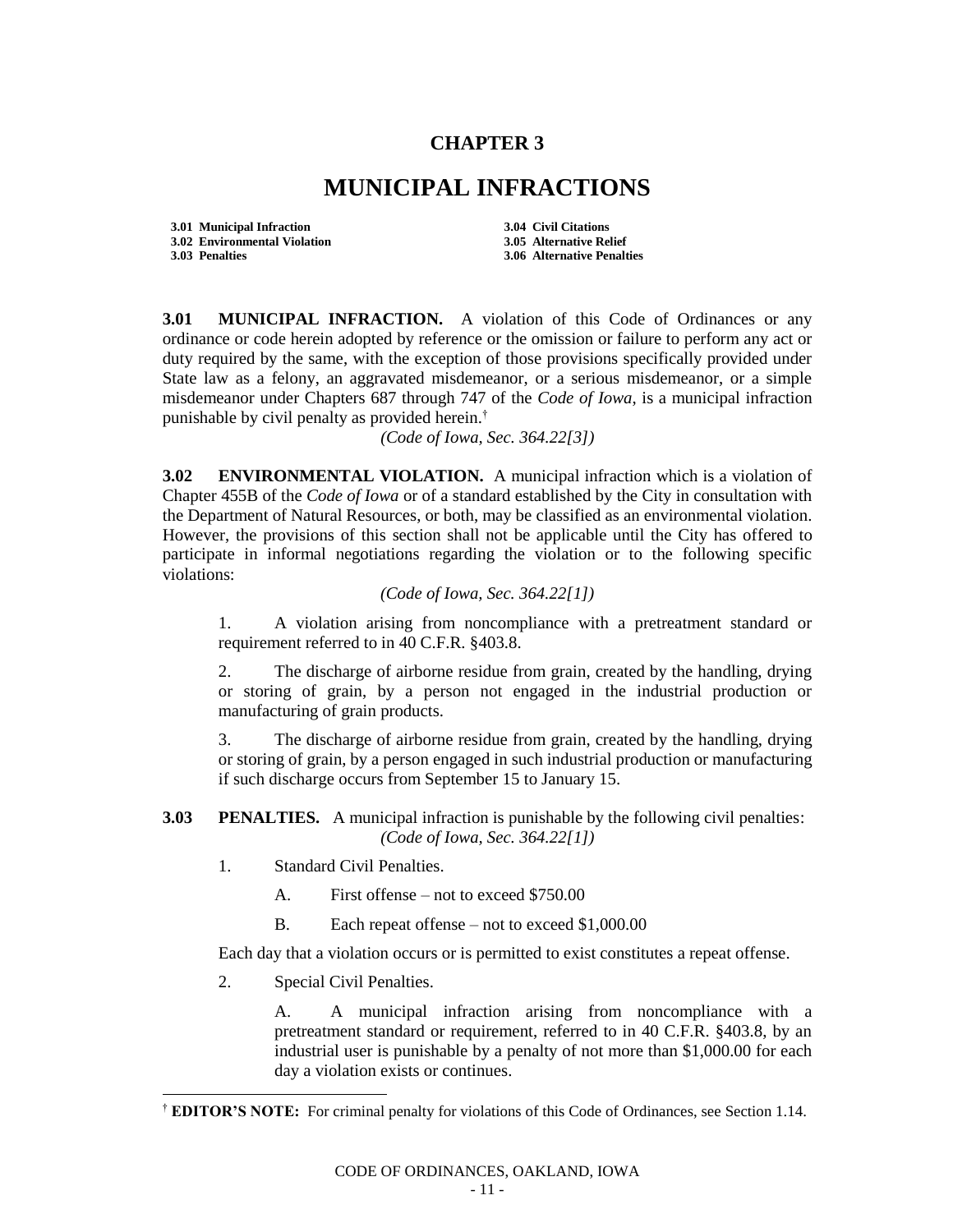B. A municipal infraction classified as an environmental violation is punishable by a penalty of not more than \$1,000.00 for each occurrence. However, an environmental violation is not subject to such penalty if all of the following conditions are satisfied:

> (1) The violation results solely from conducting an initial startup, cleaning, repairing, performing scheduled maintenance, testing, or conducting a shutdown of either equipment causing the violation or the equipment designed to reduce or eliminate the violation.

> (2) The City is notified of the violation within twenty-four (24) hours from the time that the violation begins.

> (3) The violation does not continue in existence for more than eight (8) hours.

**3.04 CIVIL CITATIONS.** Any officer authorized by the City to enforce this Code of Ordinances may issue a civil citation to a person who commits a municipal infraction. A copy of the citation may be served by personal service as provided in Rule of Civil Procedure 1.305, by certified mail addressed to the defendant at defendant's last known mailing address, return receipt requested, or by publication in the manner as provided in Rule of Civil Procedure 1.310 and subject to the conditions of Rule of Civil Procedure 1.311. A copy of the citation shall be retained by the issuing officer, and the original citation shall be sent to the Clerk of the District Court. The citation shall serve as notification that a civil offense has been committed and shall contain the following information:

*(Code of Iowa, Sec. 364.22[4])*

1. The name and address of the defendant.

2. The name or description of the infraction attested to by the officer issuing the citation.

3. The location, date, and time of the infraction.

4. The amount of civil penalty to be assessed or the alternative relief sought, or both.

5. The manner, location, and time in which the penalty may be paid.

6. The time and place of court appearance.

7. The penalty for failure to appear in court.

8. The legal description of the affected real property, if applicable.

If the citation affects real property and charges a violation relating to the condition of the property, including a building code violation, a local housing regulation violation, a housing code violation, or a public health or safety violation, after filing the citation with the Clerk of the District Court, the City shall also file the citation in the office of the County Treasurer.

**3.05 ALTERNATIVE RELIEF.** Seeking a civil penalty as authorized in this chapter does not preclude the City from seeking alternative relief from the court in the same action. Such alternative relief may include, but is not limited to, an order for abatement or injunctive relief. *(Code of Iowa, Sec. 364.22[8])*

**3.06 ALTERNATIVE PENALTIES.** This chapter does not preclude a peace officer from issuing a criminal citation for a violation of this Code of Ordinances or regulation if criminal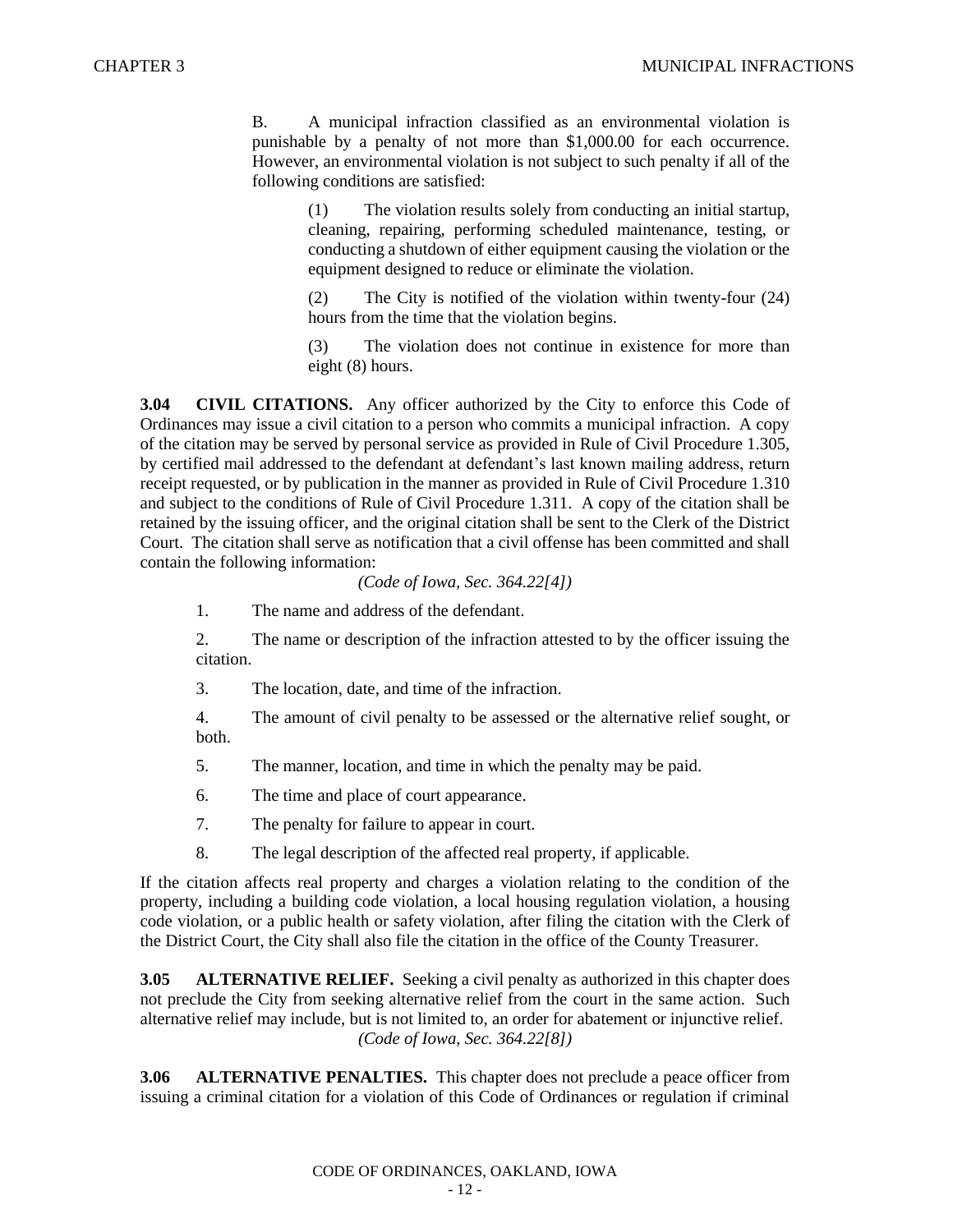penalties are also provided for the violation. Nor does it preclude or limit the authority of the City to enforce the provisions of this Code of Ordinances by criminal sanctions or other lawful means.

*(Code of Iowa, Sec. 364.22[11])*